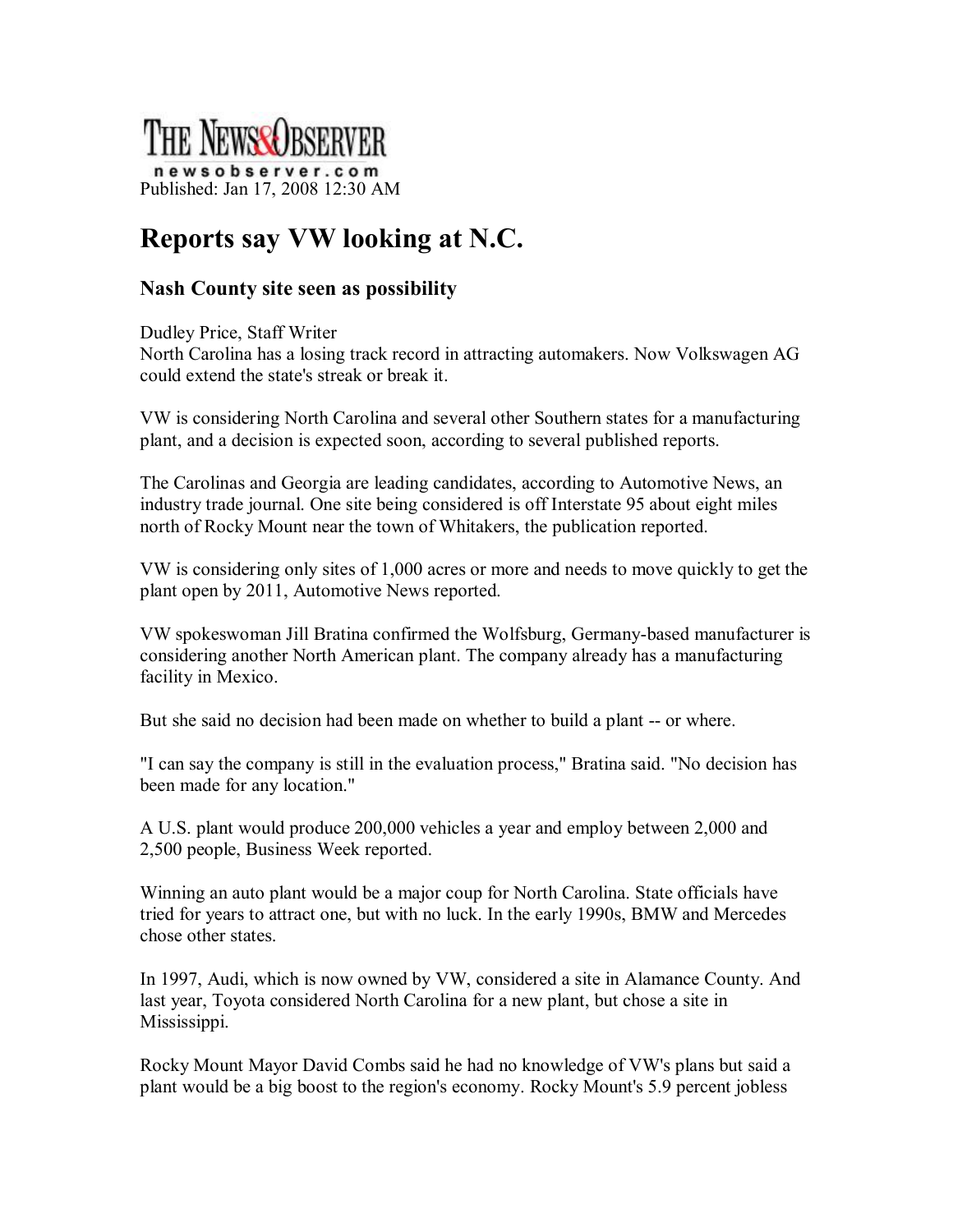rate in November was the highest of any metro area in the state, which had a 4.6 percent unemployment rate.

"It would be a big deal for any community to have an automotive plant and get all the ancillary businesses starting to locate there, too," Combs said. "It would have huge impact on the area."

VW is moving its North American headquarters to Herndon, Va., from Detroit. The Rocky Mount site is about four hours south of Herndon and would give VW easy interstate access to German auto suppliers servicing BMW's Spartanburg, S.C., factory, about five hours away.

Automotive News reported that two North Carolina sites are being considered, along with land near Anderson, S.C., about 45 minutes west of BMW's plant.

VW officials, including Stefan Jacoby, head of VW's U.S. operations, told reporters Sunday at the Detroit auto show that the company is close to making a decision.

Jacoby said a new plant could be built in Mexico, Canada or the U.S., but it would be somewhere with no more than a six-hour time difference from the company's German headquarters, The Associated Press reported. That would put it somewhere in the Eastern time zone.

VW reported record global sales for 2007 with its eight brands selling nearly 6.2 million vehicles. But forecasts show sales growth that would require additional capacity, Jacoby said. The company projects it will sell 800,000 vehicles in the U.S. by 2018, up from 330,000 last year.

The company, which previously operated an assembly plant in Westmoreland, Pa., from 1978 to 1988, is considering a U.S. plant in part because the weak dollar makes it attractive to re-establish production in the United States. With the euro near record highs against the dollar, it is more difficult for European-built cars to compete with those produced in this country.

"And we want to be closer and more responsive in this market," Bratina said Wednesday.

The site near Rocky Mount is part of the 1,668-acre Mid-Atlantic Industrial Park being marketed by the Carolinas Gateway Partnership as a certified industrial site. John Gessaman, president of the regional economic development organization, declined to discuss the possibility of VW building there.

But Bonnie Howard, a real estate broker with First Wilson Properties, confirmed that a 1,022acre tract, which is part of the industrial park, is under contract. She declined to name the buyer, sales price or closing date but said the contract was signed in December and the property had been listed for \$10 million.